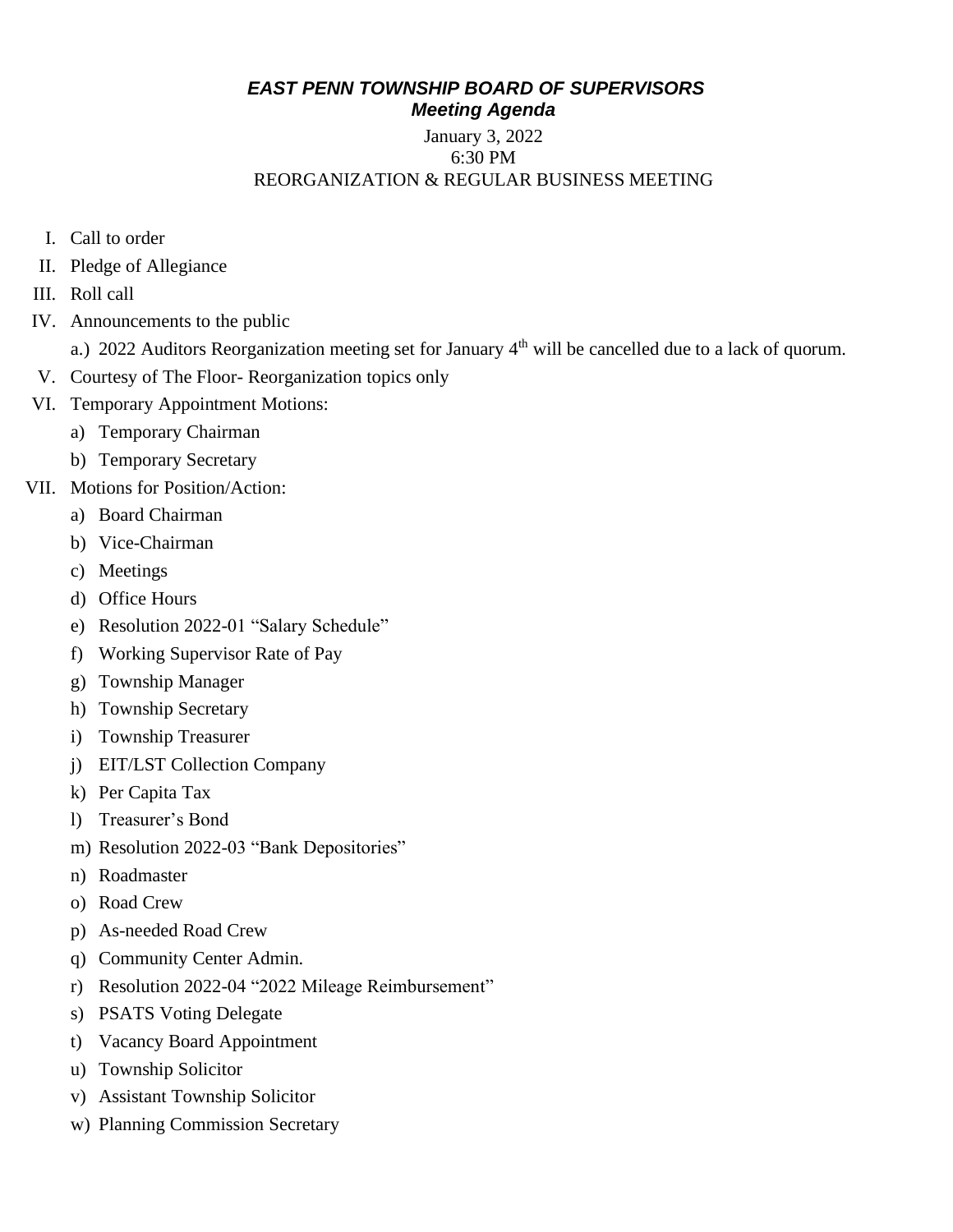- x) Sewer Billing Clerk
- y) LCRC Appointment
- z) Township SEO & Alt. SEO
- aa) Zoning Officer
- bb) Fire Chief & Assistant Fire Chief
- cc) Township Engineering Firm
- dd) Sanitary Sewer Project Engineer and Plumbing Inspector
- ee) UCC Inspection Services
- ff) Building Code Official
- gg) EMC & Deputy EMC
- hh) Lehighton Memorial Library Committee
- ii) Stenographic Services
- jj) Community Center a& Playground Rental Rates
- kk) Open Records Officer
- ll) CDL Drug Testing Program Contact Person(s)
- mm) Local Tax Collection Committee Delegate(s)
- nn) PA 1 Call contact and responder
- oo) Recreation Board Appointment
- pp) Parks Commission Appointment
- qq) Planning Commission Appointment
- rr) Zoning Hearing Board Appointment
- ss) 2022 COG Representative
- tt) Vacant Positions on Boards and Commissions

## **END OF REORGANIZATION MEETING**

## **REGULAR MEETING**

#### **Announcements to the Public:**

**Snow Removal: According to Township Ordinance 2005-6 it is illegal to deposit, plow, push or shovel snow onto public roadways. Such action will not be tolerated, and violation is enforced through the District Justice with fines of \$1,000 per violation.**

## VIII. Motions for Approval:

- a) December 6, 2021 regular meeting minutes
- b) Treasurer's report for December 1-December 31, 2021
- c) Invoices for payment
- IX. Roads:
	- a) Road Report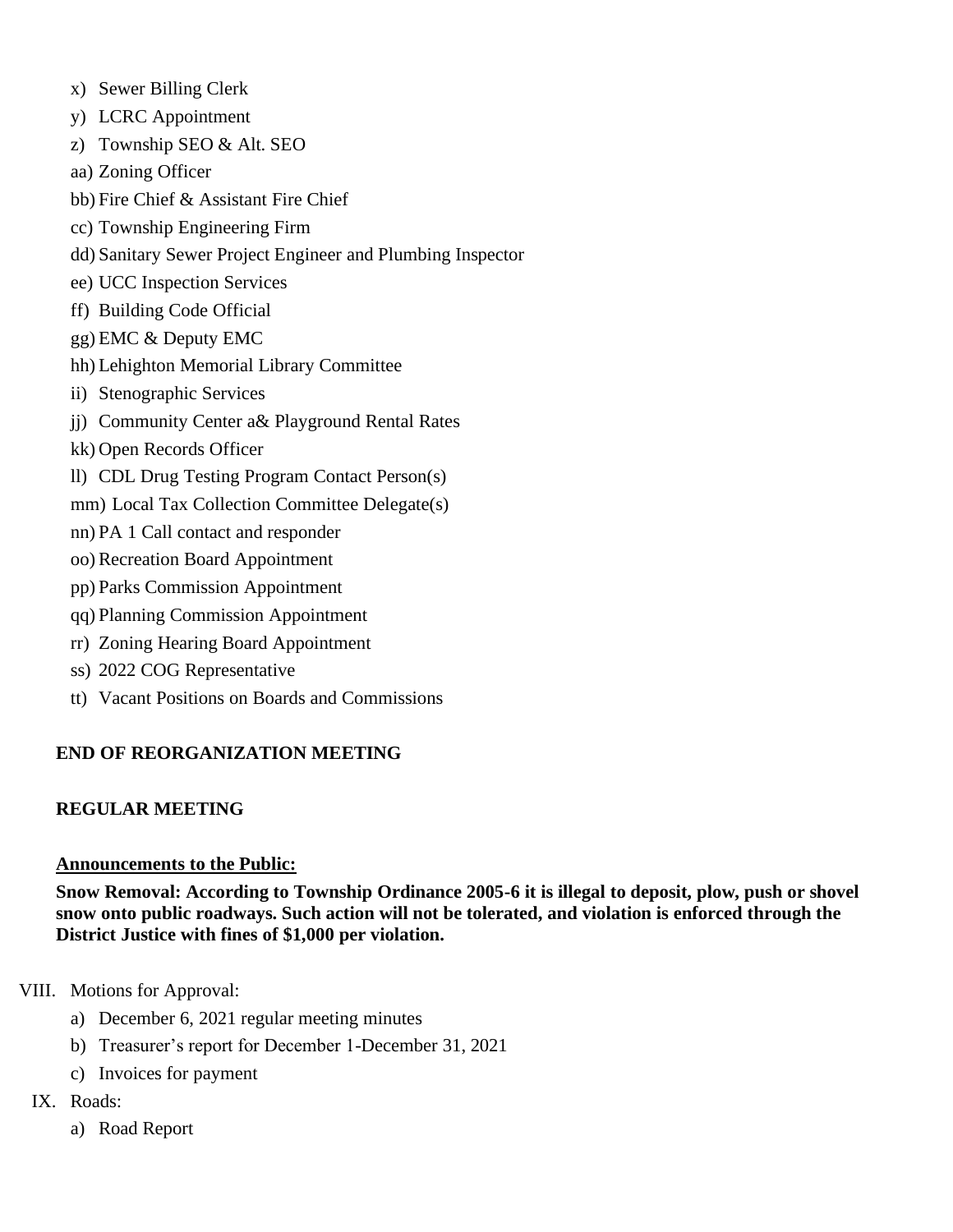- b) Line Painting Equipment Updates
- c) 2022 Road Project Discussion
- d) Ashfield Road Updates
- X. Subdivisions, Land Development, Stormwater Management
	- a) Duane A. Schlicher/Former Fogel Farm Extension Request- motion to be made
- XI. Unfinished Business:
	- a) Updates on Civil Complaints-
		- 1. Berger Creek Rd.- Oral argument is scheduled on February 22, 2022, 10am. Carbon County Court House.
	- b) Well Distance Exemption Motion for the Estate of Elsie Kuehn
- XII. New Business and Motions:
	- a) Resolution 2022-02 "Fire Company"
	- b) Resolution 2022-06 "2022 Fee Schedule"
	- c) 2022 PSATS Educational Conference & Exhibit Show
	- d) Ag Security Advisory Committee
	- e) Act 205 Pension
	- f) Pension Funds Administrator
	- g) UVO Annual Donation
	- h) Lehighton Memorial Library Annual Donation
	- i) Signatures for Expenditures of Township Funds
	- j) Designation of Key Supervisors
	- k) Waiver of Supervisor Compensation
	- l) 2021 Supervisor Compensation Donation
	- m) Overtime
	- n) Act 44- Disclosure Statement
	- o) Fire Fund
	- p) Electronic Recycling Event
	- q) Temporary Budget Transfers
	- r) Outside Contractors with Equipment Bids
	- s) Township Equipment Use Rate
	- t) Resolution 2022-05 "Auditor Appointment"
	- u) General Liability, Auto, Umbrella & Workman's Comp. Insurance Renewal
	- v) Resolution 2022-08 "Disposal of Municipal Records"
	- w) Resolution 2022-09 "Establishing the Compensation of the Tax Collector"